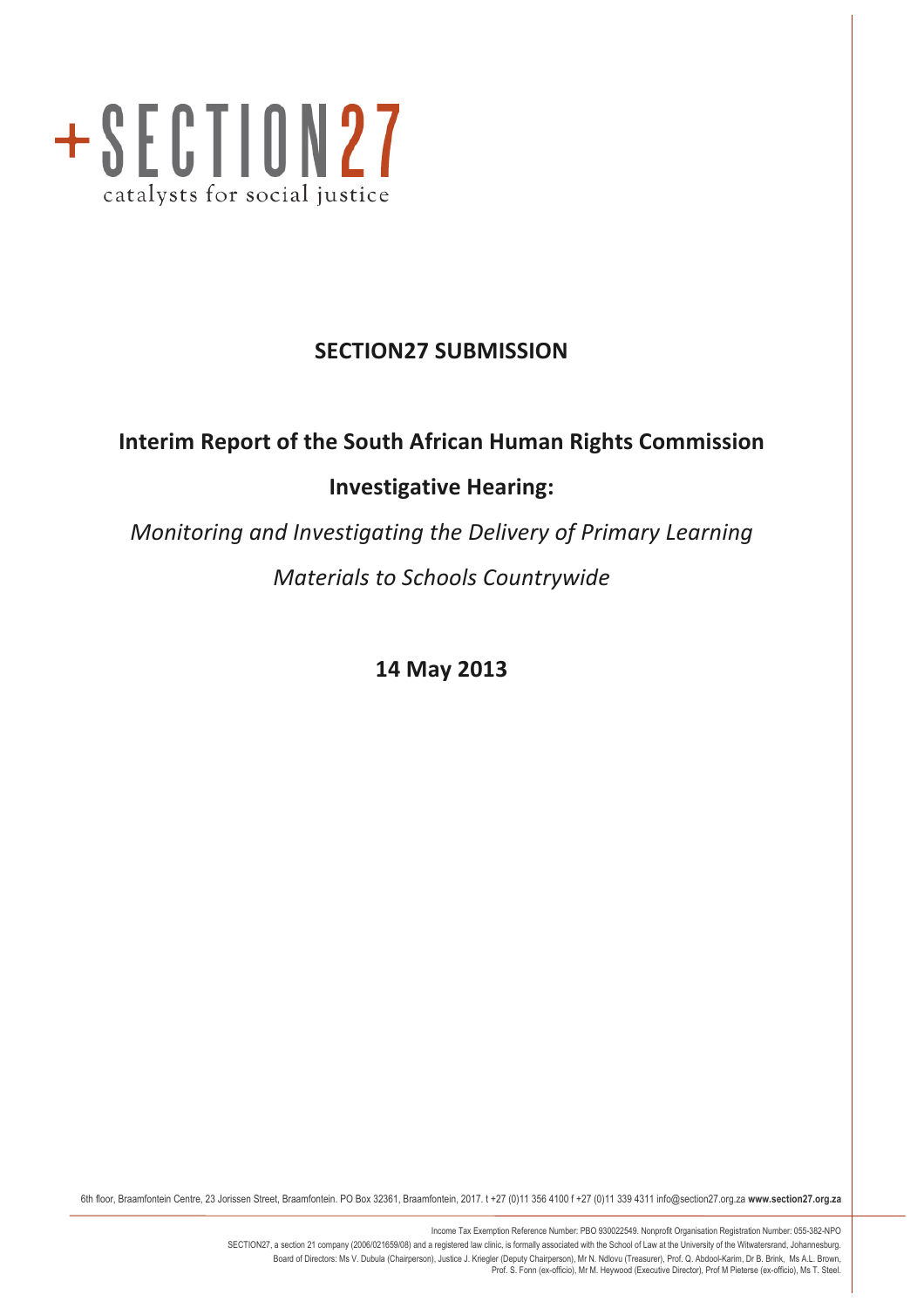# **I INTRODUCTION**

- 1. SECTION27 is a public interest law centre that seeks to influence, develop and use the law to protect, promote and advance human rights. One of our priority areas is the right to basic education as guaranteed by section 29 of the Constitution. We advocate for the creation of learning environments that are conducive to learning and development. These learning environments include the physical infrastructure of schools, the quality of teaching and the availability of resources such as textbooks.
- 2. As such, we welcome the opportunity to make submissions to the South African Human Rights Commission ("SAHRC") on the interim report of its investigative hearing on the delivery of primary learning materials to schools country-wide ("interim report").
- 3. In making this submission we have referred in some detail to the so-called "2012 Limpopo textbooks crisis". In doing so we make use of the following terms:
	- 3.1. "DBE" in relation to the Department of Basic Education and "Provincial Department" in relation to the Limpopo Department of Education;
	- 3.2. "First court application" or "first application": this refers to the application launched on 4 May 2012 in the North Gauteng High Court under case number 24565/2012, leading up to the judgment handed down by Kollapen J on 17 May 2012 ("first judgment" and/or "first court order");
	- 3.3. "Second application": this refers to the application to the North Gauteng High Court on 5 July 2012 to have the settlement agreement entered into between SECTION27 and the DBE on 21 June 2012 made an order of court ("second court order"); and
	- 3.4. "Third court application" or "third application": this refers to the application filed in the North Gauteng High Court on 10 September 2012 under the same case number, leading up to the judgment handed down by Kollapen J on 4 October 2012 ("third judgment" and/or "third court order").
- 4. Our submissions are not, however, limited to the 2012 Limpopo textbooks crisis. They are made with a view to improving the systems of procurement and delivery of textbooks countrywide, so that the problems identified by the SAHRC and other institutions will not be repeated going forward.
- 5. We have structured this submission as follows:
	- 5.1. General comments on the interim report;
	- 5.2. The importance of textbooks as a central component of the right to basic education;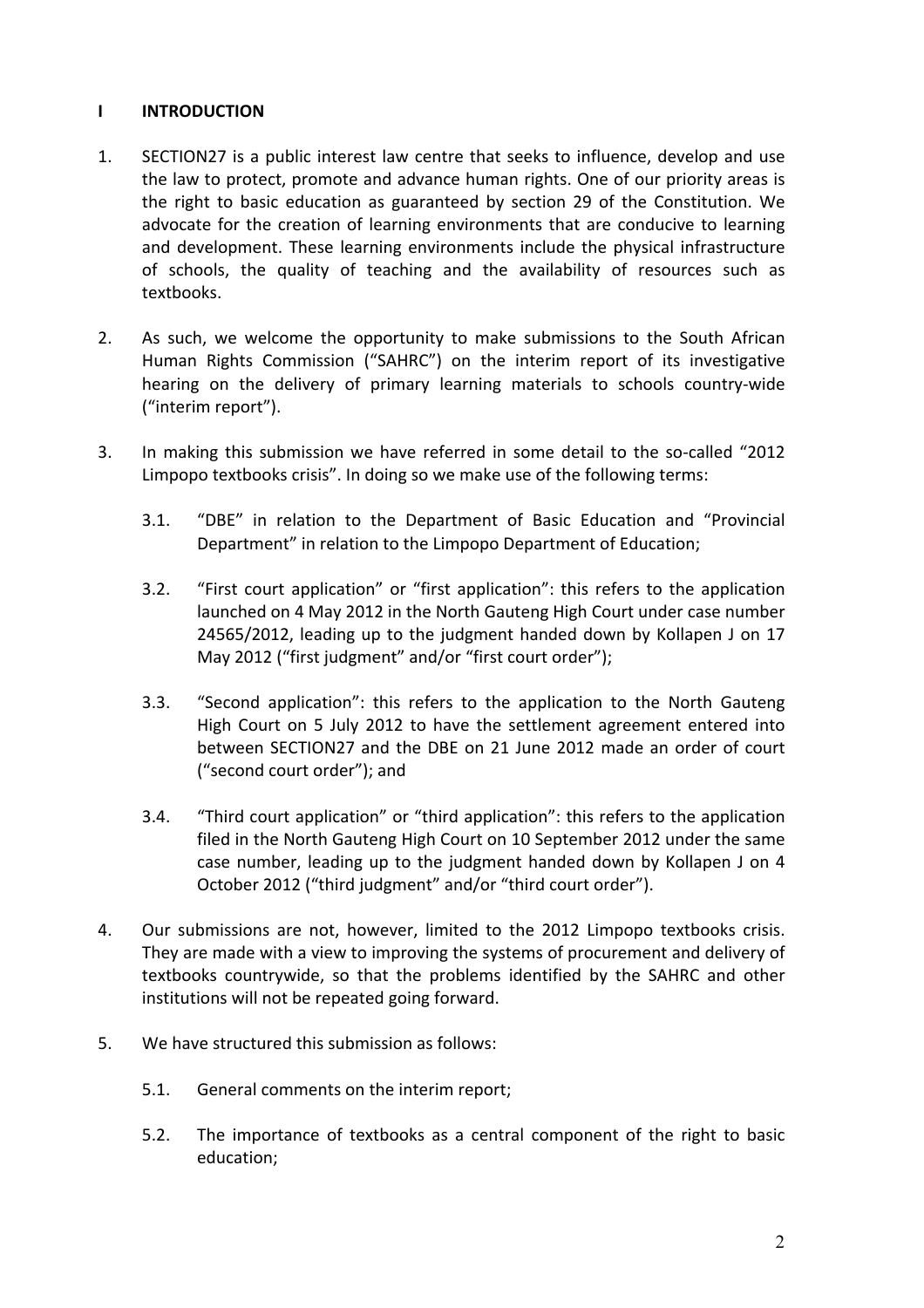- 5.3. Accurate record-keeping as a pre-requisite to complete textbook delivery;
- 5.4. Independent monitoring of complete textbook delivery;
- 5.5. Obstacles to reporting of textbooks shortages and other challenges in schools;
- 5.6. The EduSolutions contracts and allegations of corruption;
- 5.7. Implementation of the recommendations arising from Prof Metcalfe's verification report;
- 5.8. Implementation of the recommendations of the Presidential Task Team; and
- 5.9. Textbook production for special needs learners.

#### **II GENERAL COMMENTS ON THE INTERIM REPORT**

- 6. SECTION27 welcomes the investigation by the SAHRC into the issue of procurement and delivery of learner teacher support materials. This is central to the realization of the right to basic education. The systemic problems within the DBE and the provincial education departments, discussed in more detail below, can be addressed through appropriate intervention by institutions that hold powers and responsibilities in relation to the promotion and protection of basic rights.
- 7. We therefore believe that the SAHRC has a fundamental role to play in ensuring compliance by the DBE and the provincial education departments with their obligations in relation to the delivery of learner teacher support materials.
- 8. However, we are concerned about the heavy reliance by the SAHRC on the submissions made by the DBE and the provincial education departments, and the relatively minor role played by other stakeholders. Our reading of the interim report is that these submissions were accepted by the SAHRC without the opportunity for other interested parties to challenge them.
- 9. While we appreciate that the investigation started as a consultation with government around the issue of textbook delivery, the absence of other stakeholders from this process has compromised the extent to which the submissions by the DBE and the provincial education departments may be tested.
- 10. Unfortunately, our experience, particularly with the DBE and the Provincial Department, has been that information provided by them cannot always be accepted at face value, and must be evaluated against information provided by other stakeholders with knowledge of these issues and who are independent of the DBE and the provincial education departments.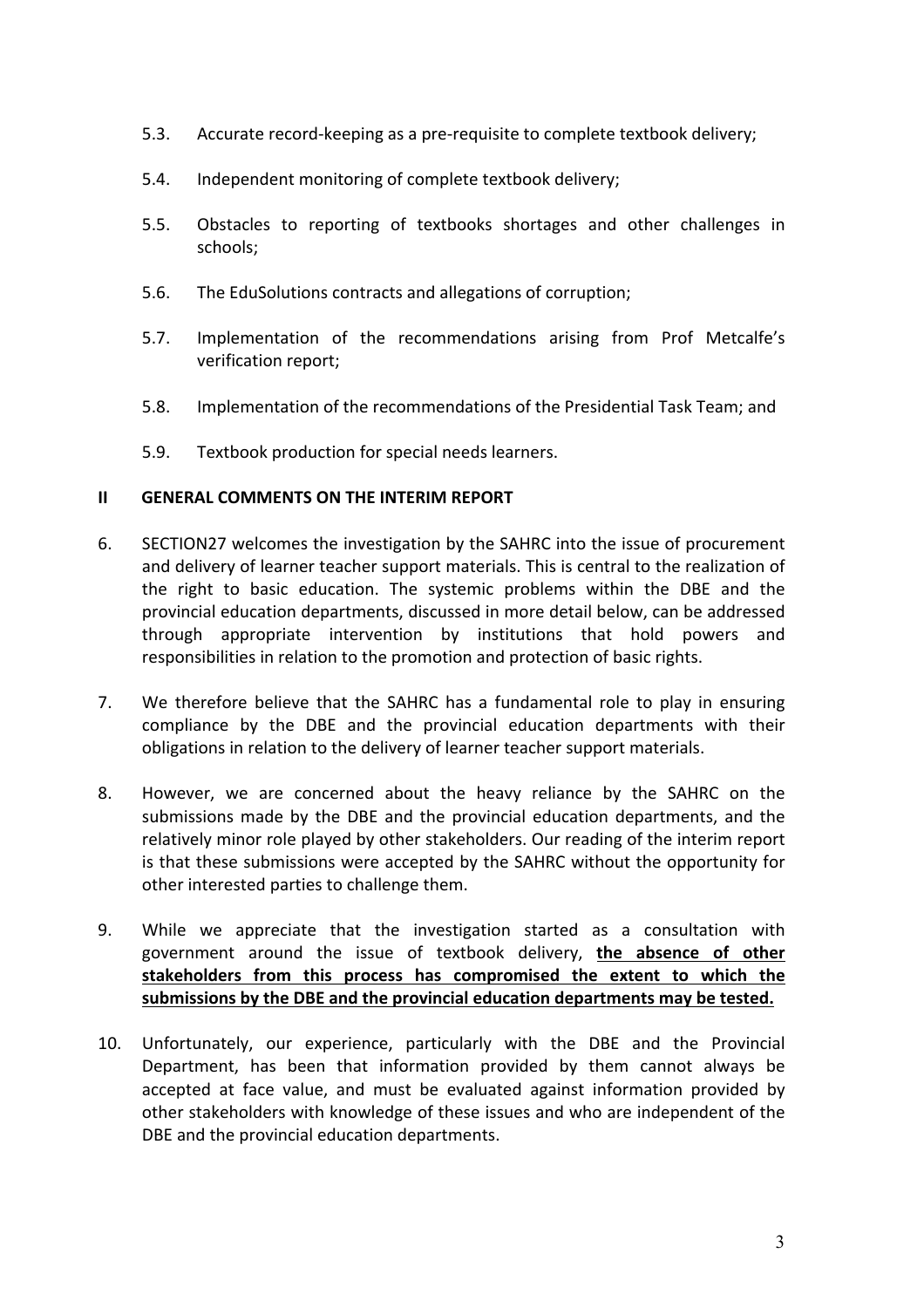- 11. On these grounds we are disappointed with the limited role played by the range of parties with an interest in this matter. We have used this opportunity to try to contextualize the submissions made by the DBE and the provincial education departments, and some of the systemic challenges surrounding textbook procurement and delivery.
- 12. We submit further that, to realize its full potential, the role of the SAHRC in this process must be used to build on the findings and recommendations of the verification team led by Prof Mary Metcalfe and the Presidential Task Team appointed to investigate textbook delivery in Limpopo, both of which are discussed in more detail below. We are concerned about the very limited reference to these findings and recommendations in the interim report.

# **III** THE IMPORTANCE OF TEXTBOOKS AS A CENTRAL COMPONENT OF THE RIGHT TO **BASIC EDUCATION**

- 13. The importance of textbooks as a core component of the right to basic education is clearly recognized in policies of the DBE and the Provincial Department.
- 14. In its Curriculum Strategy, the Provincial Department states:

The availability and retention of learning support materials is a vital ingredient *in* the delivery of quality learning and teaching. . . . When resources such as *learner* and *teacher support materials are insufficient, teachers experience great* difficulty in planning and conducting lessons even if there were enough of other *resources.* If one takes seriously the observation that in developing countries the *availability* of textbooks is associated with student performance and pass rate, then lack of learning materials in schools clearly points to our learners not *performing well in their learning.*

- 15. The DBE reiterates this in its newsletter, 'Curriculum News: Planning for 2010 and Beyond': "each learner should have a textbook for each of his/her subjects to take *home, do homework, and study from or to prepare for subsequent lessons, tests and exams."*
- 16. In President Zuma's 2011 State of the Nation address, he stressed that "[t]he *administration must ensure that every child has a textbook on time."*
- 17. The DBE's 'Action Plan to 2014: Towards the Realisation of Schooling 2025' recognises that proper learning and teaching cannot take place without proper access to textbooks, and notes that the 11% of parents complaining about a lack of textbooks in 2008 is still *"much too high"* and that shortages of textbooks and other learning materials are "unacceptable".
- 18. It is the absolute right of every learner to have his or her own textbook for every learning area. As a core component of the right to basic education, the delivery of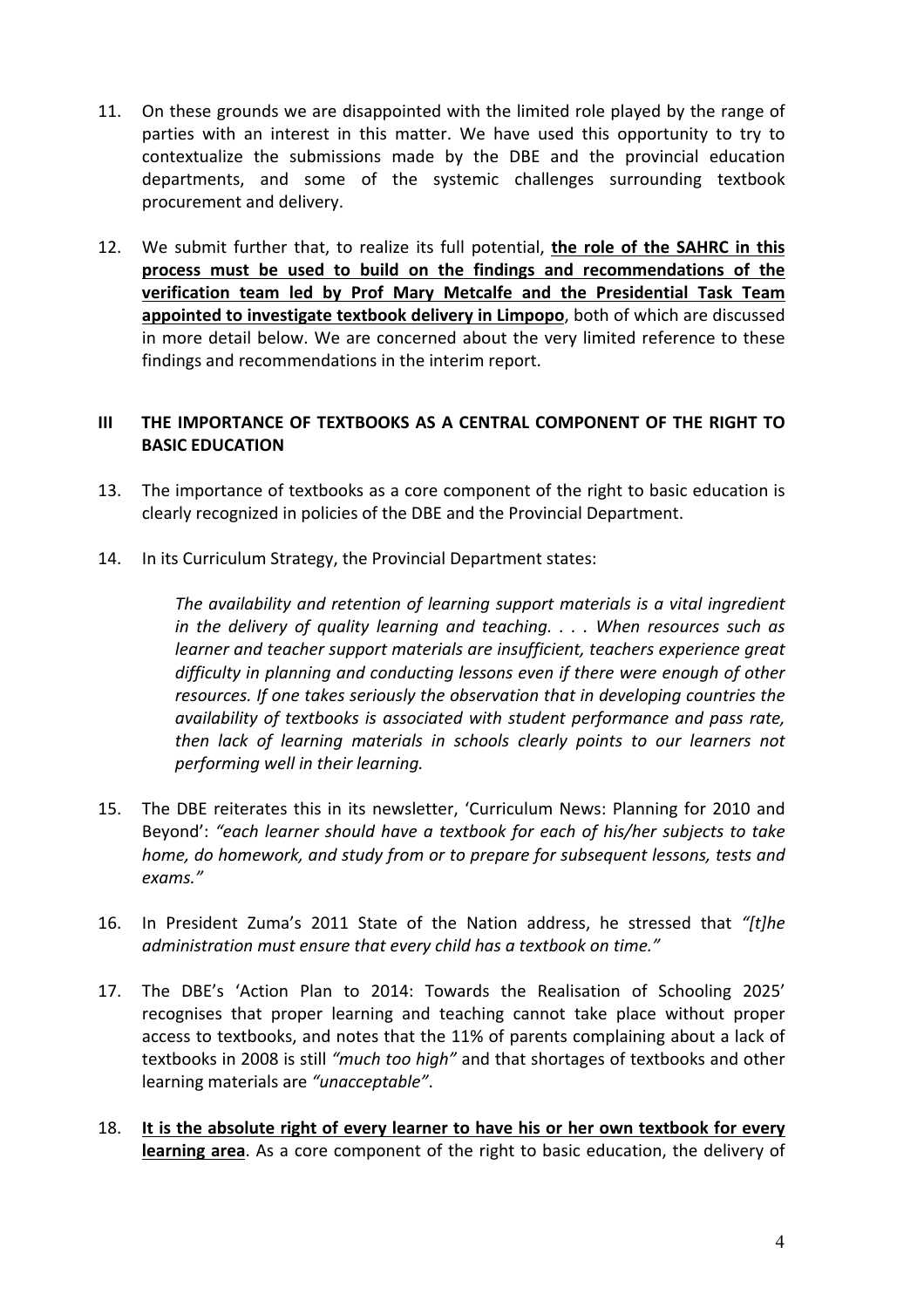textbooks must be prioritized, in terms of resources, procurement processes and monitoring performance of the provincial education departments' obligations. It follows that putting systems in place to ensure complete textbook delivery to all learners across South Africa going forward is not negotiable: until these systems are in place, it cannot be said that the right to basic education has been realized.

- 19. These policies were relied on by Kollapen J in his judgment handed down on 17 May 2012, in finding "correctly in [his] view the unambiguous stance by Government that text books are an essential and vital component in delivering quality learning and *teaching."*
- 20. He continues, at paragraph 25, "that the provision of learner support material in the *form* of text books, as may be prescribed is an essential component of the right to basic education and its provision is inextricably linked to the fulfilment of the right. In *fact, it is difficult to conceive, even with the best of intentions, how the right to basic education can be given effect to in the absence of text books."*
- 21. It follows that any failure by the DBE or the provincial education departments to ensure the complete and timeous delivery of textbooks to schools is a violation of **the right to basic education.**

# **IV ACCURATE RECORD-KEEPING AS A PREREQUISITE TO COMPLETE TEXTBOOK DELIVERY**

- 22. One of the primary challenges to effective delivery of basis education is a lack of reliable data as to what is needed and where. It emerged in the course of the 2012 Limpopo textbooks crisis that the DBE and the Provincial Department did not even have accurate data as to the number of schools and learners in Limpopo:
	- 22.1. In the answering affidavit in the first application filed on 14 May 2012, the DBE and the Provincial Department recorded that there are 5 297 schools in Limpopo.
	- 22.2. In the answering affidavit in the third application filed on 21 September 2012, the DBE and the Provincial Department recorded that there are 4078 schools in Limpopo.
- 23. This is a dramatic difference of more than 1 200 schools. The impact of these inaccurate statistics goes far beyond textbooks, and affects many aspects of the delivery of basic education, for example:
	- 23.1. The full delivery of desks and chairs for learners depends on accurate statistics as to the number of learners at each school. The DBE has submitted to SECTION27 a plan, a copy of which is attached as "A", to address backlogs in school furniture in Limpopo. However, due to incorrect data as to the number of learners at each school, some schools experiencing furniture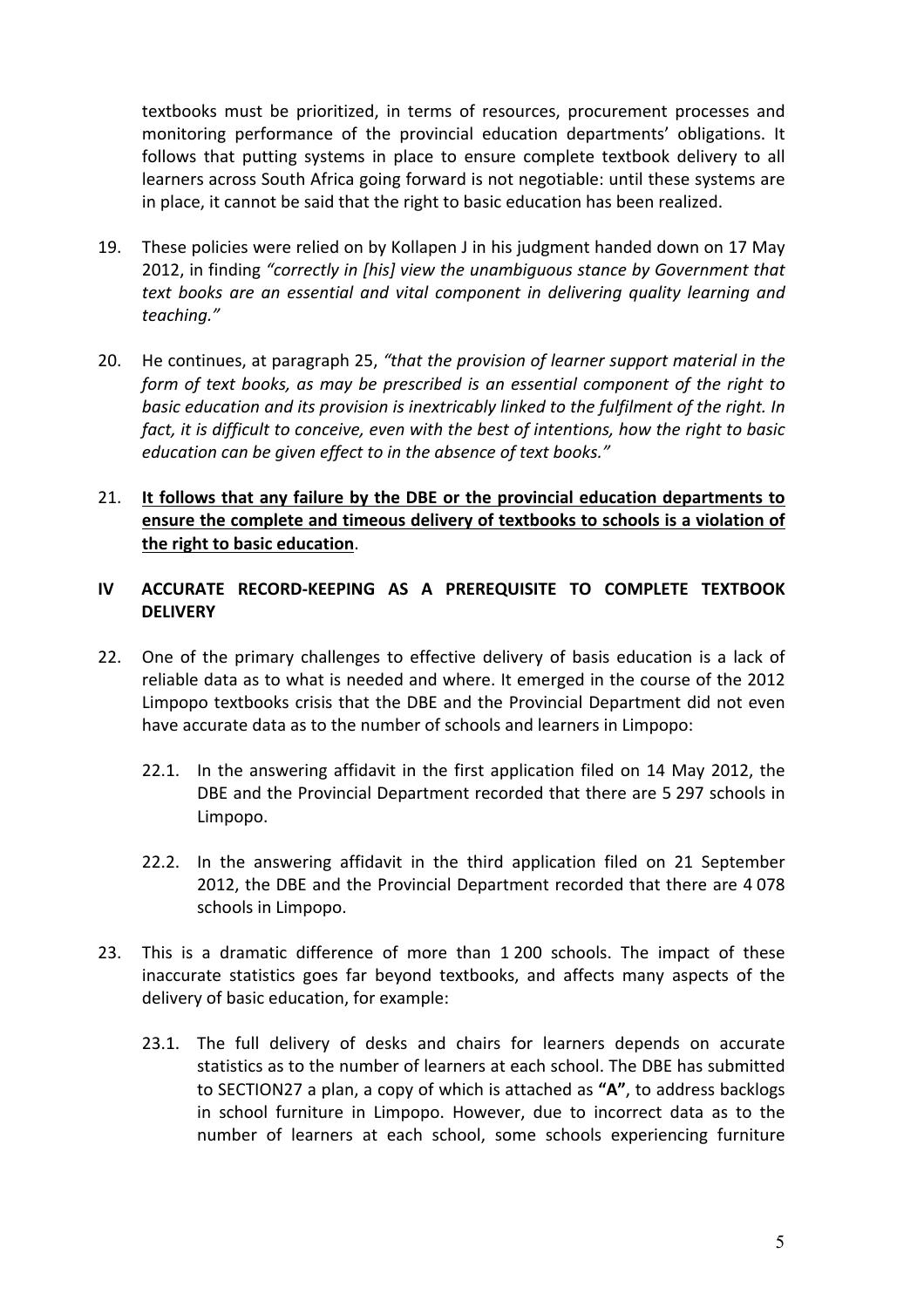shortages are not reflected on this plan, while other schools' needs are under-reflected.

- 23.2. The construction of sanitation facilities will require accurate numbers as to the number of male and female learners at each school to determine how many toilets and hand-washing facilities should be constructed. If this data is incorrect, then insufficient sanitation facilities will be constructed.
- 23.3. Teacher post provisioning and the correct payment of norms and standards funds for the day-to-day operation of schools depends on accurate numbers of learners at each school, as these are directly dependent on learner enrolment.

# 24. It is impossible to achieve 100% textbook delivery – or complete delivery of any other aspect of basic education – if it is not known how many schools and how many learners require these services.

- 25. Therefore, the first step to complete textbook delivery, and ensuring smooth systems of procurement and delivery going forward, is to ensure that accurate and up-to-date records are kept as to the number of schools in each province, the number of learners at each school, the number of learners in each grade, the number of learners per learning area, and accurate estimates as to future enrolment at the school.
- 26. Much of this information is contained in the  $10^{th}$  school day head count required to be submitted by each school to the relevant provincial education department every year. To the extent that this does not cover all of the information required, however, reliable systems must be put in place to ensure that accurate information about schools' needs is kept.

# 27. We recommend that the SAHRC request information on the monitoring systems used by the DBE and the provincial education departments, to enable a full assessment of their accuracy, quality and efficacy.

#### **V INDEPENDENT MONITORING OF COMPLETE TEXTBOOK DELIVERY**

- 28. SECTION27 submits that, until efficient systems are put in place to ensure accurate monitoring of textbook delivery, progress in textbook delivery should be monitored independently, particularly in those provinces where problems with procurement and delivery systems have emerged.
- 29. The need for independent monitoring of textbook delivery has emerged through discussions with the DBE and the Provincial Department around textbook delivery in 2012 and 2013.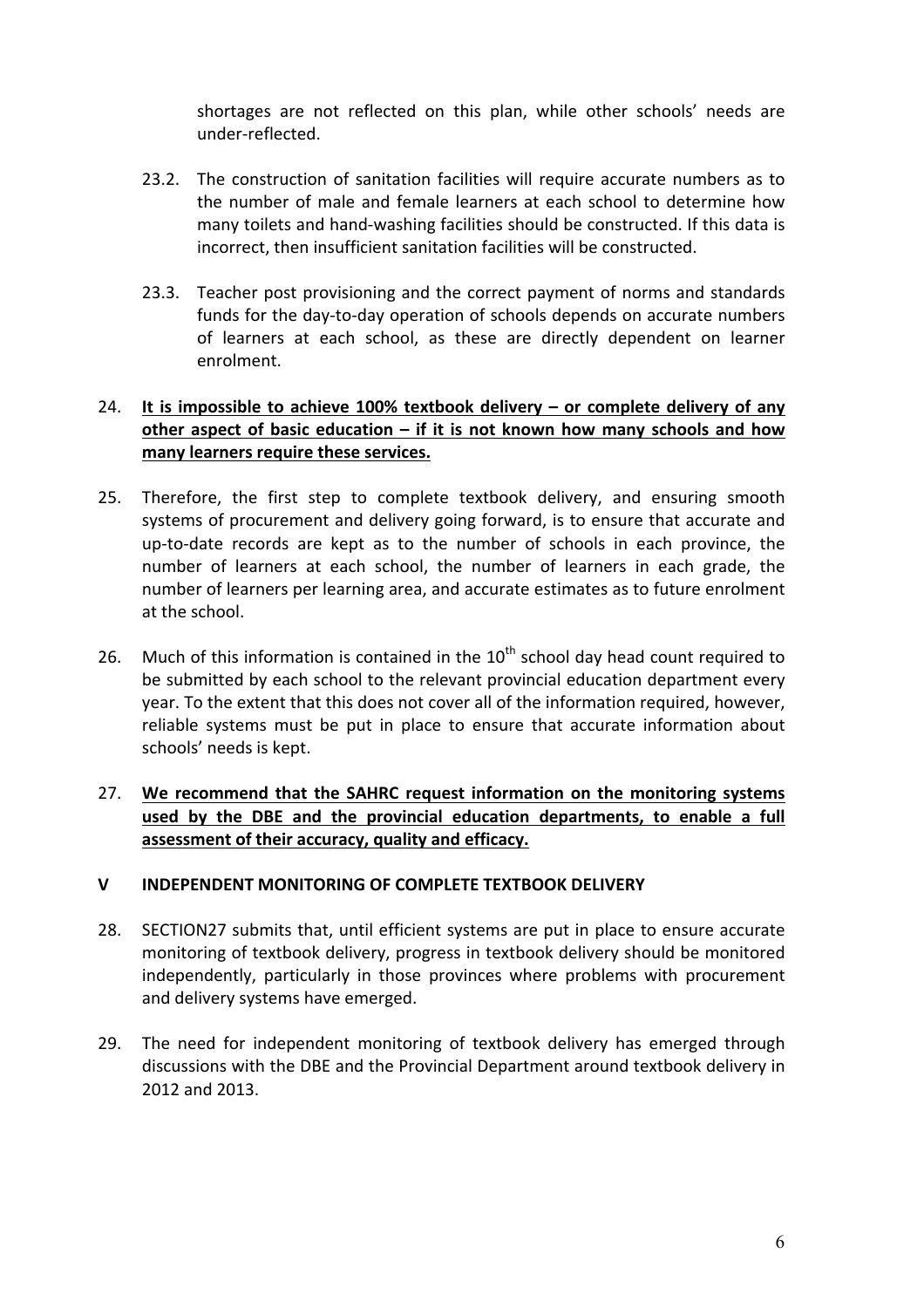- 29.1. In June 2012, leading up to the court-imposed deadline for complete textbook delivery of 15 June 2012, there were claims by the DBE that textbook delivery was on track, and that this deadline would be met.
- 29.2. When we alerted the DBE to the fact that, by 14 June 2012, none of the 15 schools we had visited during a site visit to Limpopo had received its textbooks, we were told that textbook delivery had started and would be complete by 20 June 2012.
- 29.3. When this deadline was not met, a settlement agreement (the second court order) was concluded between SECTION27 and the DBE, indicating that all textbooks would be delivered by 27 June 2012. The progress reports furnished to us leading up to this deadline confirmed significant progress in textbook delivery, with close to 100% delivery on 27 June 2012. Copies of these progress reports are attached as annexure "**B**".
- 29.4. On 28 June 2012, despite the progress reports confirming almost 100% textbook delivery, we continued to receive reports from schools that they had not received all of their textbooks. Some of these schools had not received any textbooks at all.
- 29.5. SECTION27 and the DBE therefore agreed to appoint Prof Mary Metcalfe to conduct an independent verification as to the state of textbook delivery (see below). Despite reports provided to us by the DBE on 28 June 2012 that textbook delivery was almost 100% complete, Prof Metcalfe and her team made the following findings:
	- 29.5.1. On 27 June 2012, only 15% of textbooks had been delivered to schools, and not 99% as reported by the DBE;
	- 29.5.2. On 3 July 2012, 48% of schools had received their textbooks; and
	- 29.5.3. On 11 July 2012, 22% of schools were awaiting delivery of textbooks.
- 29.6. The information provided to SECTION27 by the DBE regarding the progress in textbook delivery was therefore grossly inaccurate.
- 29.7. Despite Prof Metcalfe's findings, the DBE continued to issue public statements indicating that the situation was "completely fine" and that all textbooks shortages had been addressed. Even after these claims were made, SECTION27 continued to receive reports from schools of textbooks shortages. These shortages were all communicated to the DBE.
- 29.8. We therefore resolved to file the third court application. In its answering affidavit in the third court application, the DBE recognized that there were still shortages of textbooks and undertook to address these.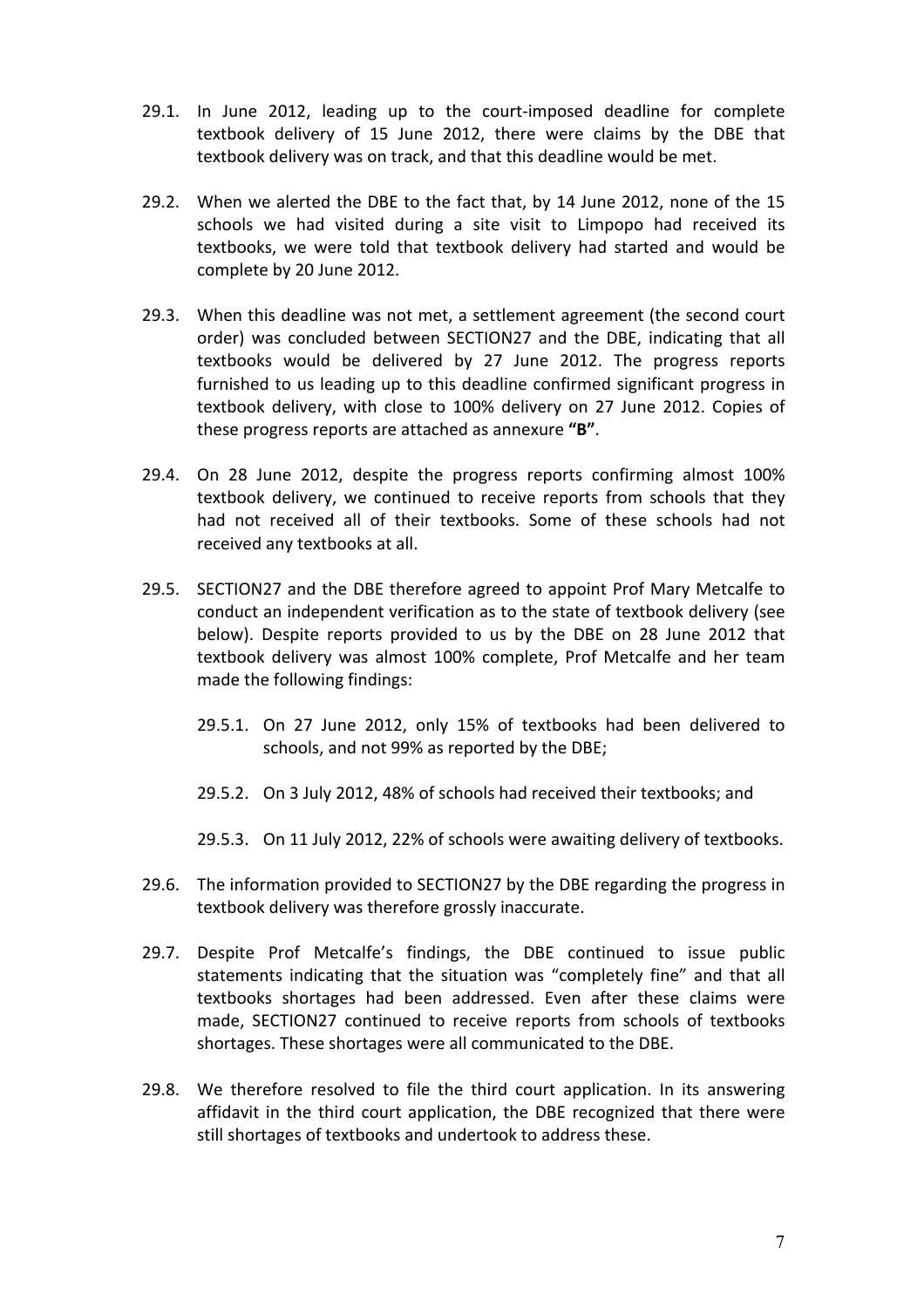- 29.9. To avoid a similar situation in 2013, the third court application included a prayer for the delivery of CAPS textbooks for 2013 by 15 December 2012.
- 29.10. The DBE agreed to a deadline of 12 October 2012 for the complete delivery of textbooks for 2012, and 15 December 2012 for the complete delivery of textbooks for 2013. The DBE further undertook to file affidavits in the North Gauteng High Court confirming that it had met these deadlines.
- 29.11. On 17 October 2012, the DBE filed an affidavit in the North Gauteng High Court confirming that all outstanding CAPS textbooks for 2012 had been delivered. However, SECTION27 continued to receive reports from schools that they were still awaiting textbooks. Indeed, at the time of making this submission, there are still some schools that did not receive their full complement of textbooks for 2012.
- 29.12. The DBE filed a further affidavit on 14 December 2012 confirming that all textbooks for 2013 had been delivered to schools. This was repeated in numerous public statements made by the DBE that all textbooks had been delivered for 2013 well in time for the commencement of the school year.
- 29.13. However, we continue to receive reports of textbooks shortages for 2013, with some schools still having received no textbooks at all.
- 29.14. We addressed correspondence to the DBE in February 2013 recording these shortages, and were informed that these outstanding textbooks were all "en *route to the schools"*. Many of these schools are still awaiting their textbooks.
- 29.15. A letter of demand addressed to the DBE and the Provincial Department indicating these shortages as at 16 April 2013 is attached as annexure "C".
- 30. It is clear from this brief summary that there is a history of incorrect information as to the state of textbook delivery being provided to SECTION27 and to members of the public and now, we believe, to the SAHRC. In our view, this justifies the appointment of an independent entity to verify the state of textbook delivery going forward, until reliable systems are put in place to ensure that accurate information as to the state of textbook delivery each year is reported. This should be the case for all provinces that have not achieved 100% textbook delivery.
- 31. In the third application to the North Gauteng High Court, SECTION27 argued that it was necessary to appoint an independent entity to verify the state of textbook delivery through Limpopo.
- 32. Judge Kollapen did not see fit to grant the order for an independent verification. The basis for this decision was the issue of timing: given that the third court order was only granted on 4 October 2012, there would not be sufficient time to conduct an independent verification as to the state of delivery in all Limpopo schools and to complete delivery to these schools before the end-of-year examinations.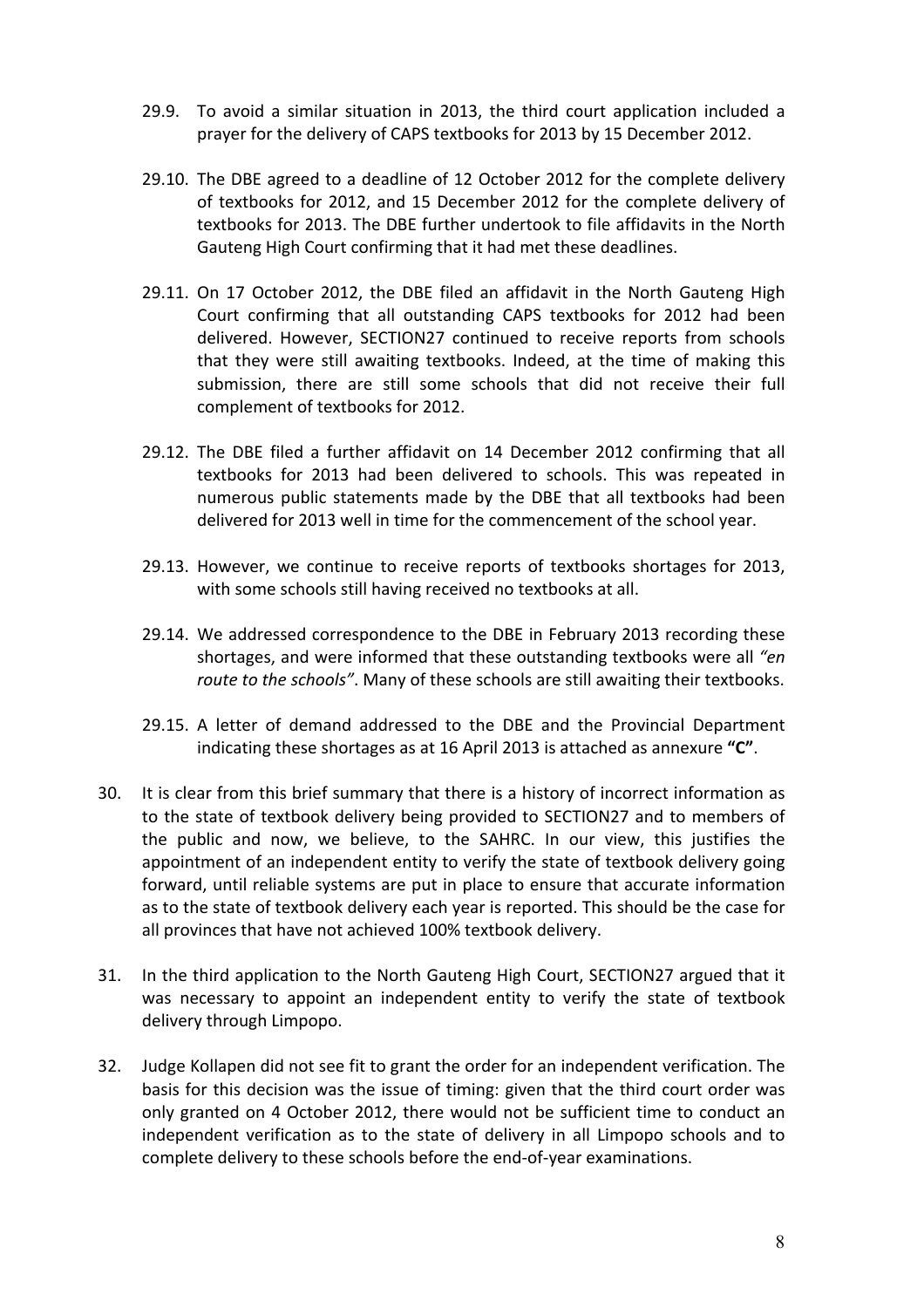- 33. However, we believe that independent verification of textbook delivery going forward is crucial to ensuring that this core component of basic education is realized in full and on time. We submit that the SAHRC would be the appropriate **institution to manage this process.**
- 34. The SAHRC has in previous cases been used as an independent institution to monitor compliance with court orders. In this regard we refer to the decision of the Constitutional Court in Government of the Republic of South Africa and others v *Grootboom and others* 2001 (1) SA 46 (CC) in which the SAHRC was called upon to monitor compliance by the State with its obligations arising from the right to access adequate housing.
- 35. We therefore submit that the SAHRC should be tasked with monitoring progress in textbook delivery going forward, until systems are put in place to ensure reliable and accurate monitoring and reporting by the provincial education departments themselves.
- 36. SECTION27 submits further that due to the history of incorrect facts being provided to the public in relation to textbook procurement and delivery, it is essential that other stakeholders, including the Publishers' Association of South Africa, are given an opportunity by the SAHRC to be heard and to respond to these facts. This will ensure that the full set of correct facts is furnished to the SAHRC as part of its investigation.

# **VI OBSTACLES TO REPORTING OF TEXTBOOKS SHORTAGES AND OTHER CHALLENGES TO BASIC EDUCATION**

# 37. *Intimidation*

- 37.1. The problem of intimidation of teachers, principals and even parents and learners has permeated all of our work on basic education.
- 37.2. We receive numerous reports from our client schools that they have been threatened with disciplinary proceedings if they approach SECTION27 for legal assistance. One of the teachers at one of our client schools reported that a principals' meeting was called by the Minister of Basic Education in August 2012. At this meeting, the Minister told the principals that if they value their careers, they will not report textbooks shortages to SECTION27. A copy of this report is attached as annexure "D".
- 37.3. On 8 March 2012, we referred a complaint to the Limpopo Provincial Office of the Public Protector. The complaint related to teachers who were threatened by officials in the Limpopo Department of Education that they would face disciplinary proceedings if they reported textbook shortages in their schools. The teachers were however, reluctant to provide their personal particulars for the purposes of the investigation of the complaint because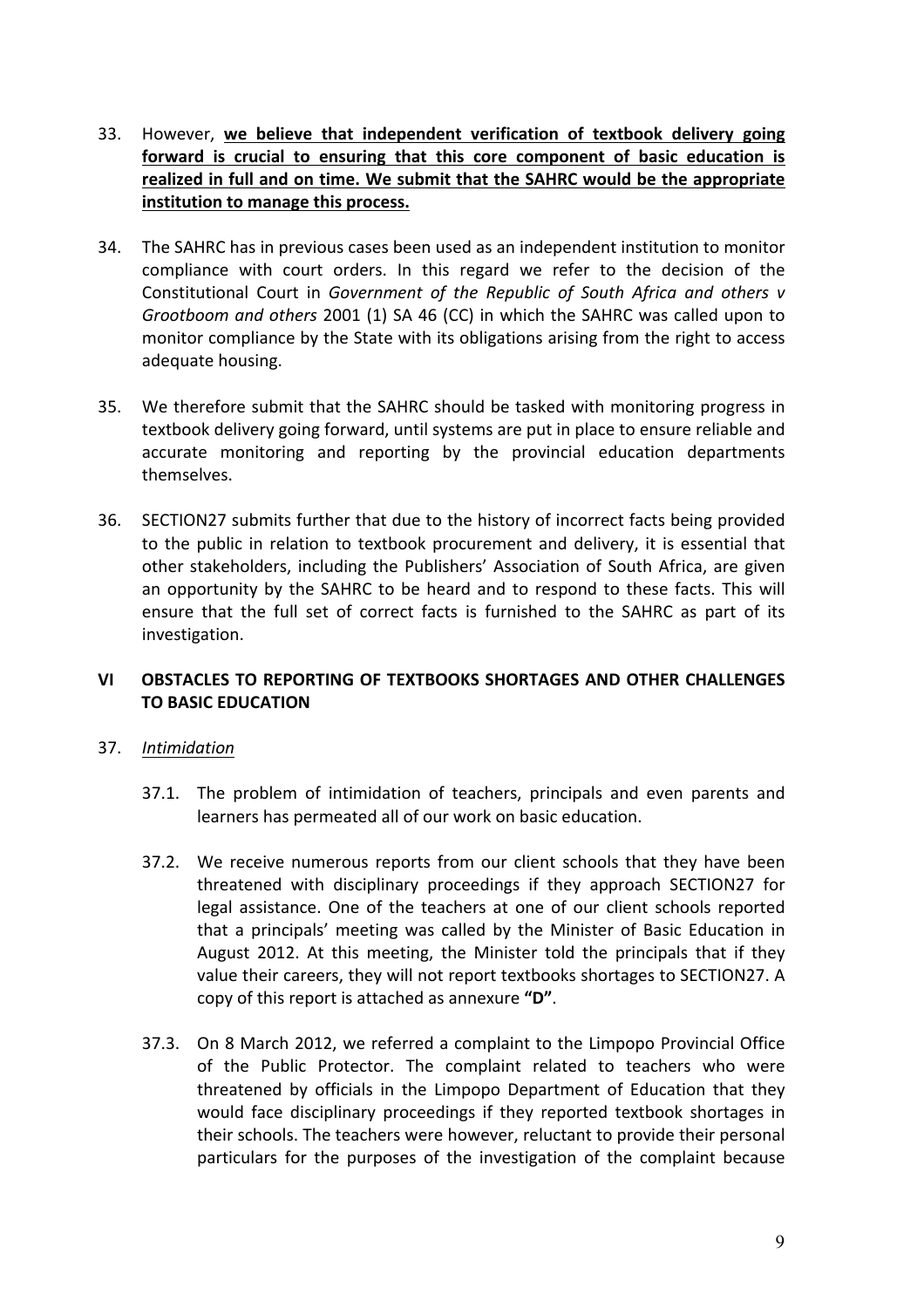they feared further victimisation. The investigation therefore could not continue.

- 37.4. This victimization has unfortunately intensified. The principal at one of our client schools has been called to a disciplinary hearing for a seemingly unrelated but minor issue. Another principal was telephoned after we reported his textbooks shortages to the DBE, and reprimanded for reporting these shortages to SECTION27.
- 37.5. Prior to the launch of the third textbooks application, we also received reports from some school principals that they were being forced by service providers to sign proof of delivery slips, despite the fact that their textbooks had not all been delivered.
- 37.6. We met with the Public Protector in February 2013 to discuss strategies to address this intimidation and victimization. We hope that these discussions go some way towards addressing the problem.
- 37.7. In this context, it is difficult to obtain accurate information from schools as to the state of delivery of textbooks, or any other challenges they may encounter. We strongly believe that the widespread intimidation of **teachers and principals by officials in the DBE and the Provincial**  Department results in significant under-reporting of textbooks shortages.
- 37.8. This problem further illustrates the need for an independent monitoring system to be put in place to ascertain the state of textbook delivery going forward.

#### 38. Non-payment and under-payment of norms and standards funds

- 38.1. The impact of textbook shortages, and the obstacles school face in reporting these shortages, are intensified by the non-payment or underpayment of provincial education departments of the "norms and standards funds" for operational day-to-day expenses. This is a problem we have identified in the Limpopo context, but it may well be problematic in other provinces as well.
- 38.2. Allocations of funding for schools' operational day-to-day expenses have recently been cut by the DBE and the Provincial Department, in some cases by as much as 50%. Payments by the Provincial Department are also usually made late, or not at all. Schools cannot afford to operate on the funding they receive. This affects their ability to purchase chalk, paper and toner for their printers. They are also unable to pay for the maintenance and servicing of photocopy machines, fax machines and printers. Schools have reported that they cannot pay their electricity accounts and many of them have therefore had their electricity cut.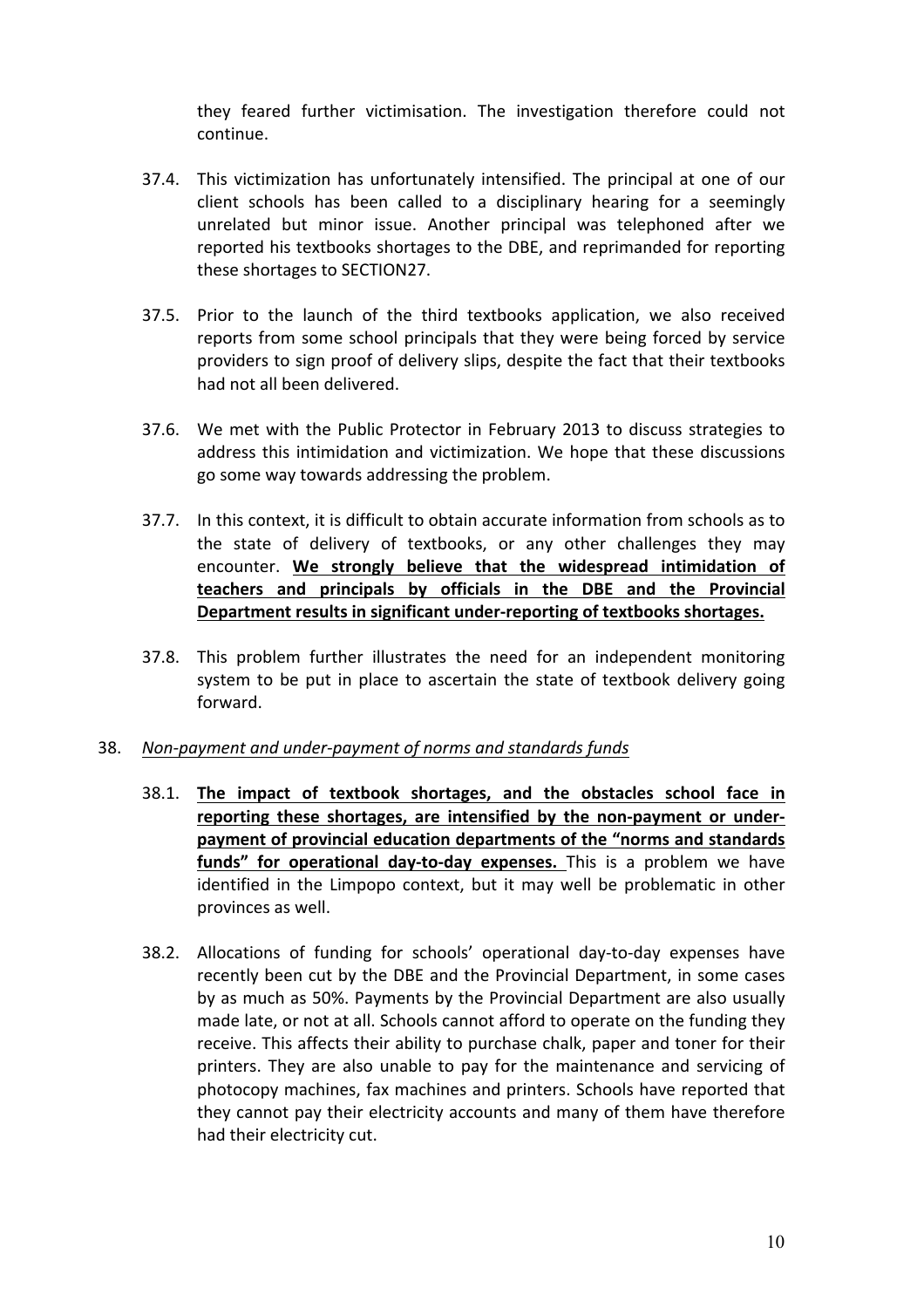- 38.3. What this means is that where there are textbooks shortages, schools are unable to mitigate the impact of this by photocopying relevant portions of textbooks for their learners, or printing worksheets that deal with the same subject matter.
- 38.4. For example, one of our client schools has not received any geography textbooks for 2013. Because the school cannot afford paper or toner, they cannot produce worksheets for learners. The teacher therefore writes all of the work on the chalkboard. She cannot draw maps on the chalkboard, however. She therefore does not teach maps to her class as part of their geography curriculum.
- 38.5. The non-payment and under-payment of norms and standards funds further affects the ability of schools to report their textbooks shortages to the DBE and the Provincial Department.
- 38.6. On 6 February 2013 the DBE issued a circular to all Limpopo schools encouraging them to report textbooks shortages. A copy of this circular is attached as annexure "E". The circular calls upon schools to provide information regarding textbook delivery, including shortages experienced by schools, on a prescribed template, in triplicate, to be faxed or e-mailed to the DBE.
- 38.7. In the light of the fact that schools cannot afford to cover their day-to-day expenses, this is an unreasonable request. The 26 schools that SECTION27 is assisting in Limpopo cannot afford paper or electricity. Most of these schools do not have a functional fax machine. Most of these schools do not have access to the internet. It is therefore not possible for them to comply with the demands by the DBE to submit the information about the textbooks shortages in the prescribed manner.
- 38.8. This non-payment and under-payment of norms and standards funds is one example of the interrelated elements of the Limpopo education crisis, all of which must be addressed in order to establish a level of quality basic education in the province.

# 39. Poor communication infrastructure

- 39.1. The obstacle of poor communication infrastructure is closely-linked to the obstacle of non-payment and under-payment of norms and standards funds.
- 39.2. The report of the verification process led by Prof Metcalfe paints a bleak picture of lack of the necessary infrastructure to ensure effective communication between the Provincial Department and schools. At paragraph 11.6 of her report, Prof Metcalfe states the following: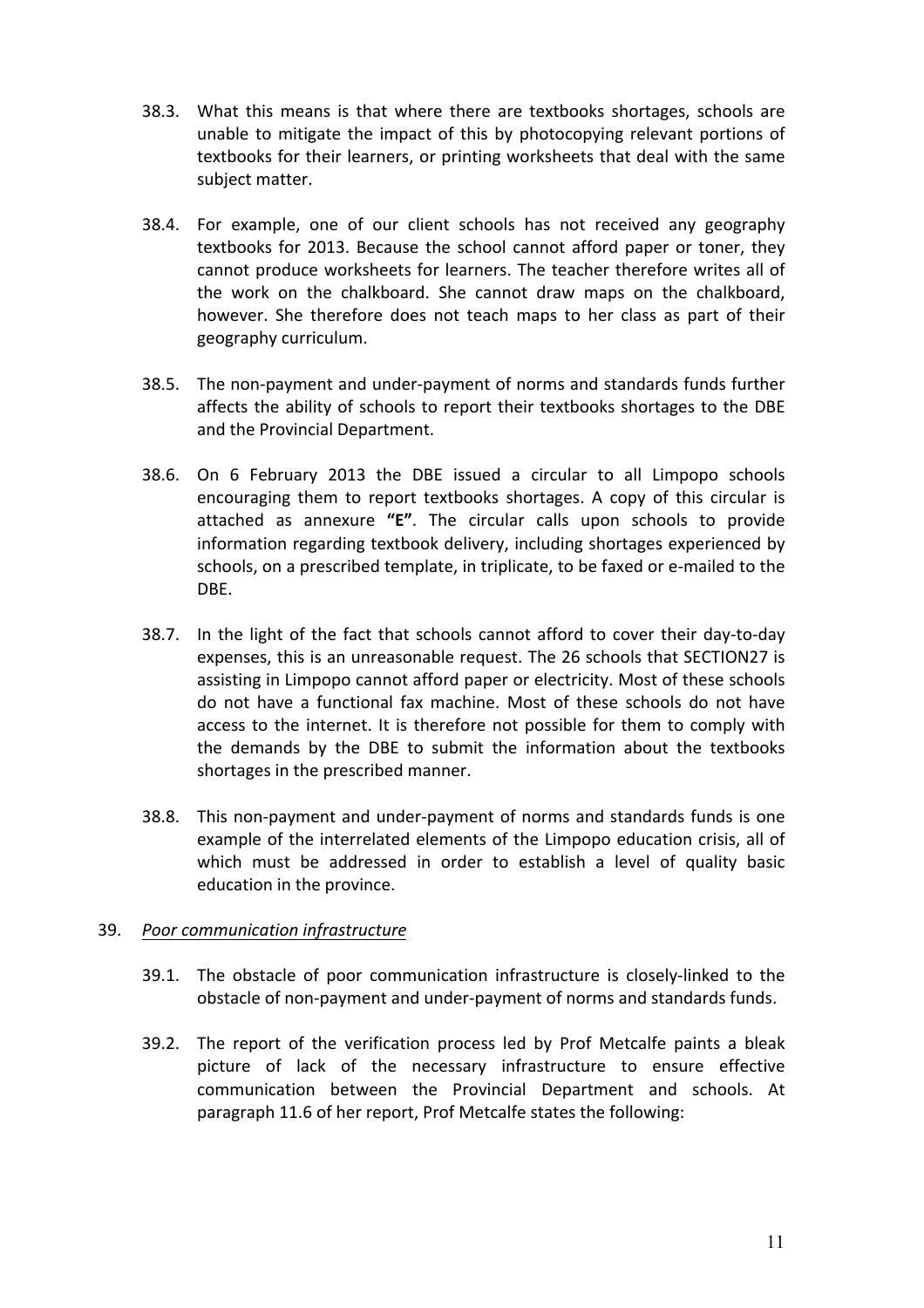The mechanisms for communication between the provincial head office and districts, and between district offices and schools are completely *inadequate and an immediate investment must be made in improving the technology available for communication.* In 2009/10, only 2.7 % of *Schools in Limpopo in 2010 had an email address, only 23.6% had a fax,* only 28.4% had a landline (see Table 4 below). These are the lowest *percentages in the country. Communication is largely dependent on the completely resource intensive delivery of hard copy of circulars. It is as a consequence of this that the province with highest percentage (71%) of Principals in the country with cell phones is Limpopo. It is unacceptable for Principals to subsidise from their personal income the communication* deficiencies of the Department. (Our emphasis)

39.3. In this context it is difficult to imagine how schools can effectively communicate textbooks shortages through the right channels to ensure that they are addressed, or to be sure that communications to schools are **being properly received.**

#### **VII** THE EDUSOLUTIONS CONTRACTS AND ALLEGATIONS OF CORRUPTION

- 40. The SAHRC makes no mention in its interim report of corruption and irregular expenditure.
- 41. SECTION27 is concerned about the fact that these issues appear not to have been dealt with in the proceedings. In particular, we believe that the allegations of an irregular contract between the Provincial Department and EduSolutions, which was valued at R320 million, are relevant to the questions surrounding systems of textbook procurement and delivery. In this regard SECTION27, together with the National Association of School Governing Bodies, the Centre for Applied Legal Studies and Khulumani Support Group, addressed a request to Corruption Watch to investigate the appointment of EduSolutions by the Provincial Department to manage the procurement and delivery of textbooks in Limpopo. A copy of this request is attached as annexure "F".
- 42. EduSolutions was appointed to manage textbook procurement and delivery in Gauteng, KwaZulu-Natal and Mpumalanga. The questions around the appointment of EduSolutions in Limpopo may well apply to these other provinces as well.
- 43. SECTION27 submits that any investigation into textbook procurement and delivery must necessarily include an investigation into the relationships between **EduSolutions, the DBE and the provincial education departments and the impact** that this has on service delivery.
- **VIII IMPLEMENTATION OF THE RECOMMENDATIONS ARISING FROM PROF METCALFE'S VERIFICATION REPORT**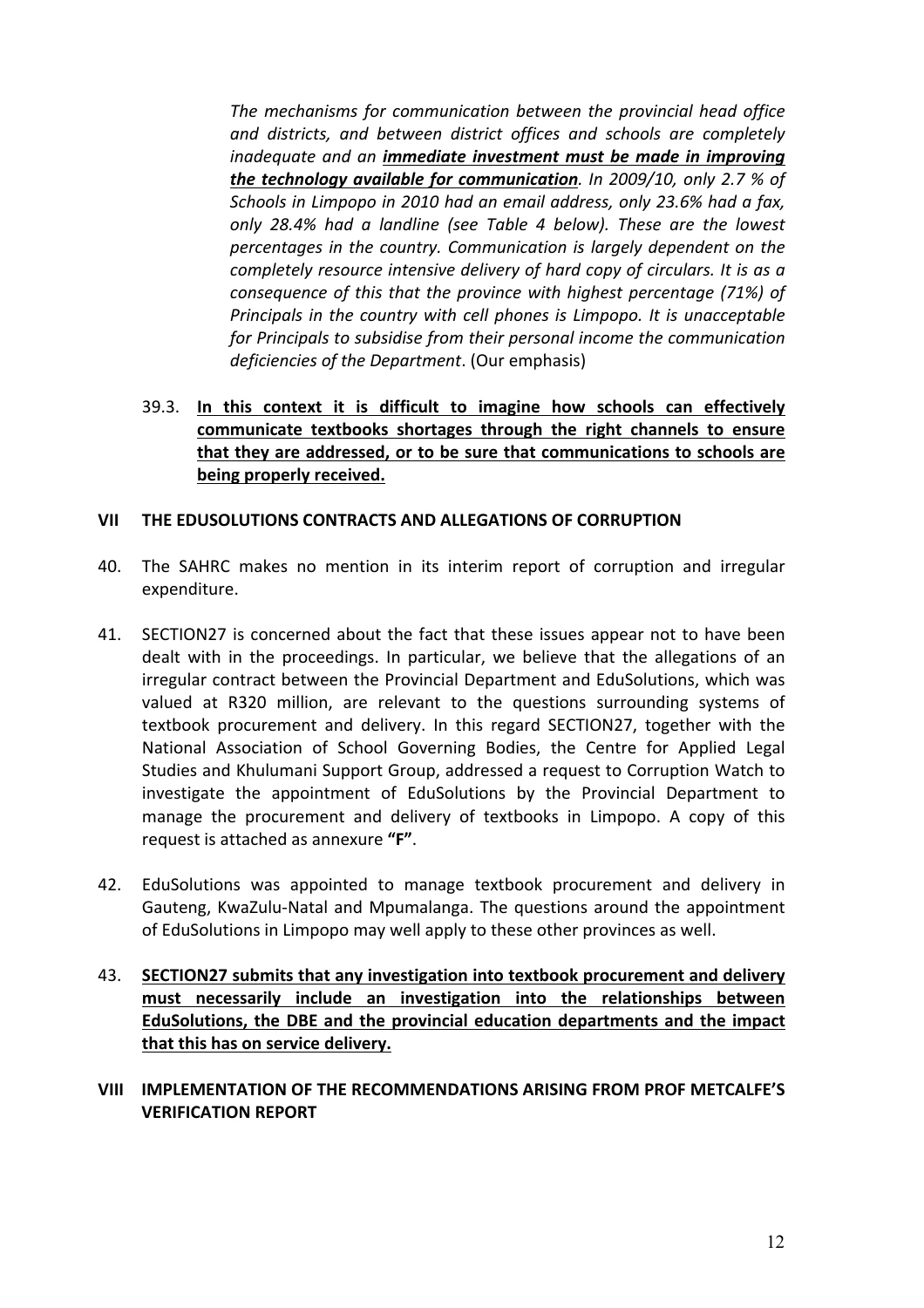- 44. On 28 June 2012, SECTION27 and the DBE agreed to appoint Prof Mary Metcalfe to conduct an independent verification as to the progress in textbook delivery to Limpopo schools.
- 45. Prof Metcalfe's findings included that the system had collapsed due to pressure to comply with the first court order. She found that, on the appointment of EduSolutions to manage the procurement and delivery of textbooks, the book unit in the Provincial Department had been disbanded. There were accordingly no systems in place to support the procurement and delivery of textbooks within the short time frame available.
- 46. Prof Metcalfe also found that the warehouses in Limpopo held volumes of textbooks from previous years that were not delivered. She emphasized the importance of auditing these books and ensuring their delivery to schools, as well as investigating the circumstances under which they were never delivered to schools.
- 47. Based on her findings, Prof Metcalfe made further recommendations that extend beyond the 2012 Limpopo textbooks crisis, towards ensuring more sustainable systems in place to ensure smooth processes of textbook procurement and delivery going forward.
- 48. Prof Metcalfe's recommendations included the following:
	- 48.1. There should be further auditing of the delivery process, and government reports should be double-checked for accuracy and completeness.
	- 48.2. An investigation must be conducted on the over-ordering of textbooks by schools.
	- 48.3. There must be better communication between the LDE and stakeholders and Limpopo schools.
	- 48.4. All officials involved in the procurement process must undergo training to capacitate them to handle this process properly.
	- 48.5. More work must be done to improve the entire chain of Learner teacher support material ("LTSM") delivery. Billions of Rands are spent on LTSM annually, and such a budget deserves the application of appropriate resources and competencies to ensure that the education system reaps the maximum benefit of this investment.
	- 48.6. Proper records of the procurement of LTSM must be kept, even in the case of outsourcing certain functions under this system. Where functions are outsourced, the performance of service providers must be closely monitored.
	- 48.7. All energies must be directed to ensuring that all learners have adequate access to LTSM.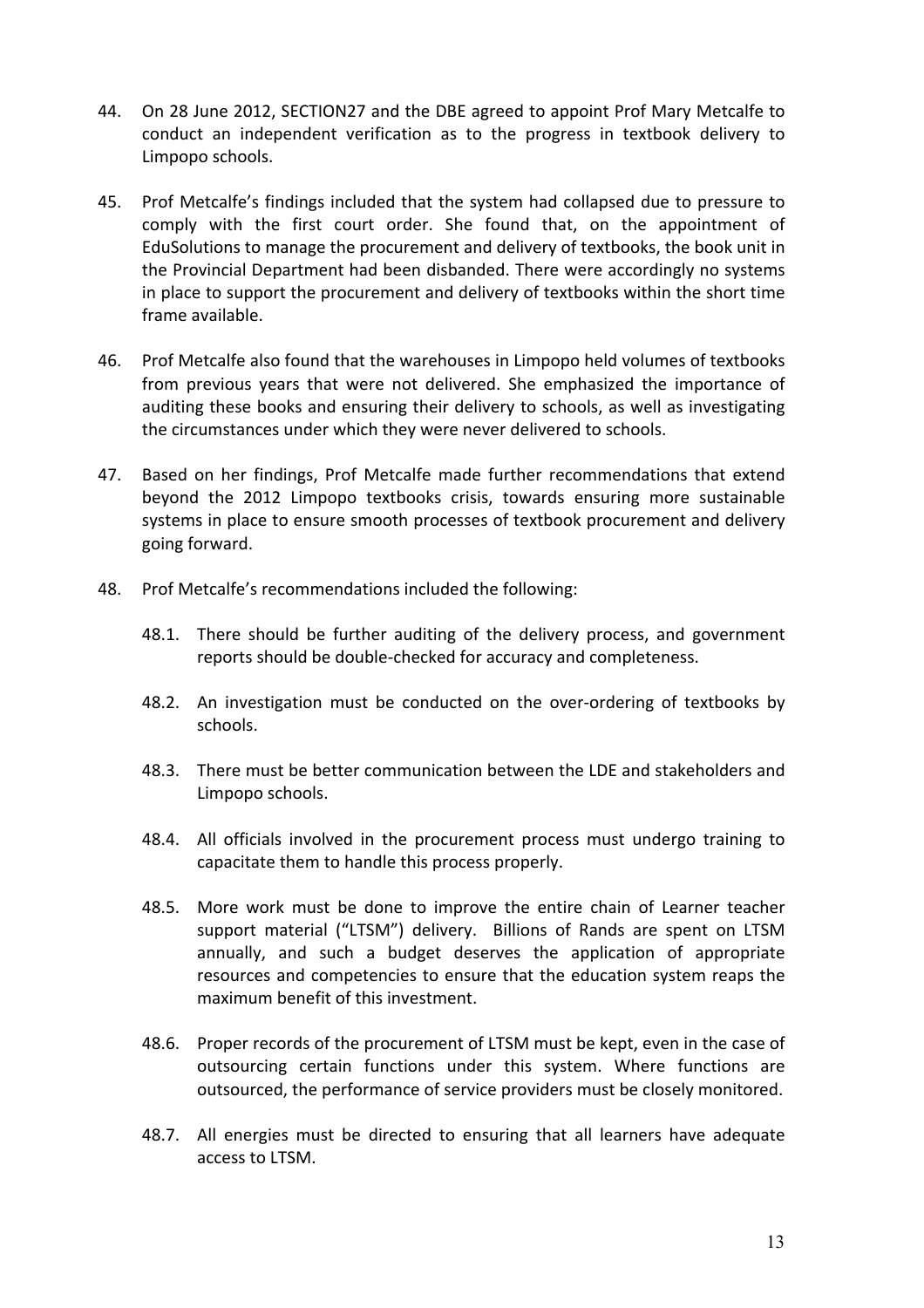- 49. Following publication of Prof Metcalfe's verification report the DBE indicated that it accepted the recommendations made.
- 50. SECTION27 is concerned that the findings and recommendations of the verification team are not referred to in the SAHRC's interim report. We believe that the SAHRC should build on the important findings made by Prof Metcalfe, so that these parallel processes can be used to reinforce each other rather than risk undermining one another. In this regard we submit that Prof Metcalfe's recommendations would be of benefit to all of the provinces in which there are difficulties with smooth procurement and delivery of textbooks. We believe that the SAHRC should have **questioned the DBE as to what steps have been taken to implement these**  recommendations in the ten months since they were made.

#### **IX IMPLEMENTATION OF RECOMMENDATIONS OF THE PRESIDENTIAL TASK TEAM**

- 51. In July 2012, The President appointed a Presidential Task Team ("the Task Team") to investigate the non-delivery and delays in the delivery of LTSM to Limpopo schools in the 2012 school year. The Task Team submitted a report in which the following findings were recorded:
	- 51.1. The causes of the non-delivery and delays in delivery of LTSM were:
		- 51.1.1. On the part of the Provincial Department:
			- 51.1.1.1. Poor planning and management;
			- 51.1.1.2. The failure to place orders timeously;
			- 51.1.1.3. Negligent abdication of its responsibilities regarding the management and maintenance of the procurement process and data necessary therefor; and
			- 51.1.1.4. Failure to prioritise the procurement of textbooks
		- 51.1.2. Once the Province was placed under administration, the Director-General of Basic Education and the string of successive Administrators failed to act decisively to alleviate the problem. The DBE:
			- 51.1.2.1. Failed in its oversight role of the Provincial Department's fulfillment of its obligations;
			- 51.1.2.2. Failed to prioritise the ordering and delivery of textbooks once the Provincial Department was placed under administration;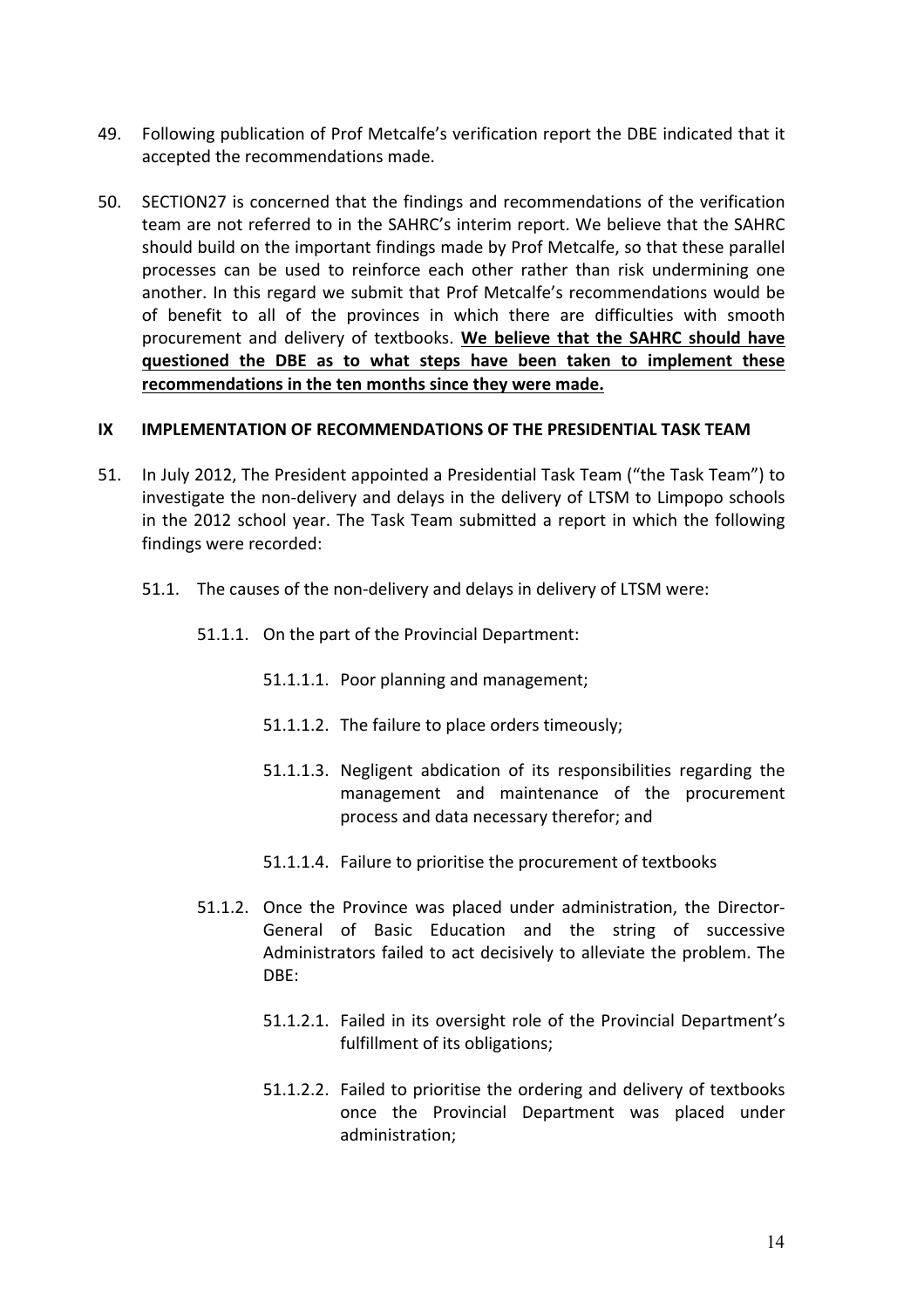- 51.1.2.3. Failed to provide the appointed administrators with sufficient support to enable them to fulfill their obligations in terms of the section  $100(1)(b)$  intervention; and
- 51.1.2.4. Refused to order textbooks from alternative suppliers on the basis of a fictitious court order barring them from doing so.
- 51.1.3. EduSolutions suspended the procurement of textbooks prior to the intervention because the Provincial Department could no longer pay them. Due to a dispute with the DBE after the intervention, the service provider failed to procure further textbooks and dragged its heels in handing over data needed by the DBE to commence further procurement of textbooks.
- 51.2. There was sufficient funding available for the procurement of LTSM for the 2012 academic year both before and during the national intervention in the Limpopo province. However, other factors impacted negatively on the timely procurement of LTSM, including:
	- 51.2.1. A tendency on the part of the Provincial Department to disregard legislation;
	- 51.2.2. The lack of an ethos of accountability within the Provincial Department coupled with lack of recourse, response and action when corruption or irregularities were reported;
	- 51.2.3. Poor financial planning and management on the part of the Provincial Department, due in part to a lack of competence, skills and capacity in conjunction with a general lack of monitoring or oversight by the provincial treasury; and
	- 51.2.4. Poorly defined roles and mandates between the Provincial Department and the service provider.
- 51.3. The provincial treasury failed to manage its cash flow and to monitor expenditure of the province.
- 51.4. The Office of the Premier failed in its oversight role, which is its political and legal mandate, and did not effectively monitor the planning, budgeting and implementation of the Provincial Department's programmes.
- 51.5. The intervention team put in place to address the failures by the Provincial Department has identified the following weaknesses that need to be addressed:
	- 51.5.1. Systemic corruption and financial mismanagement;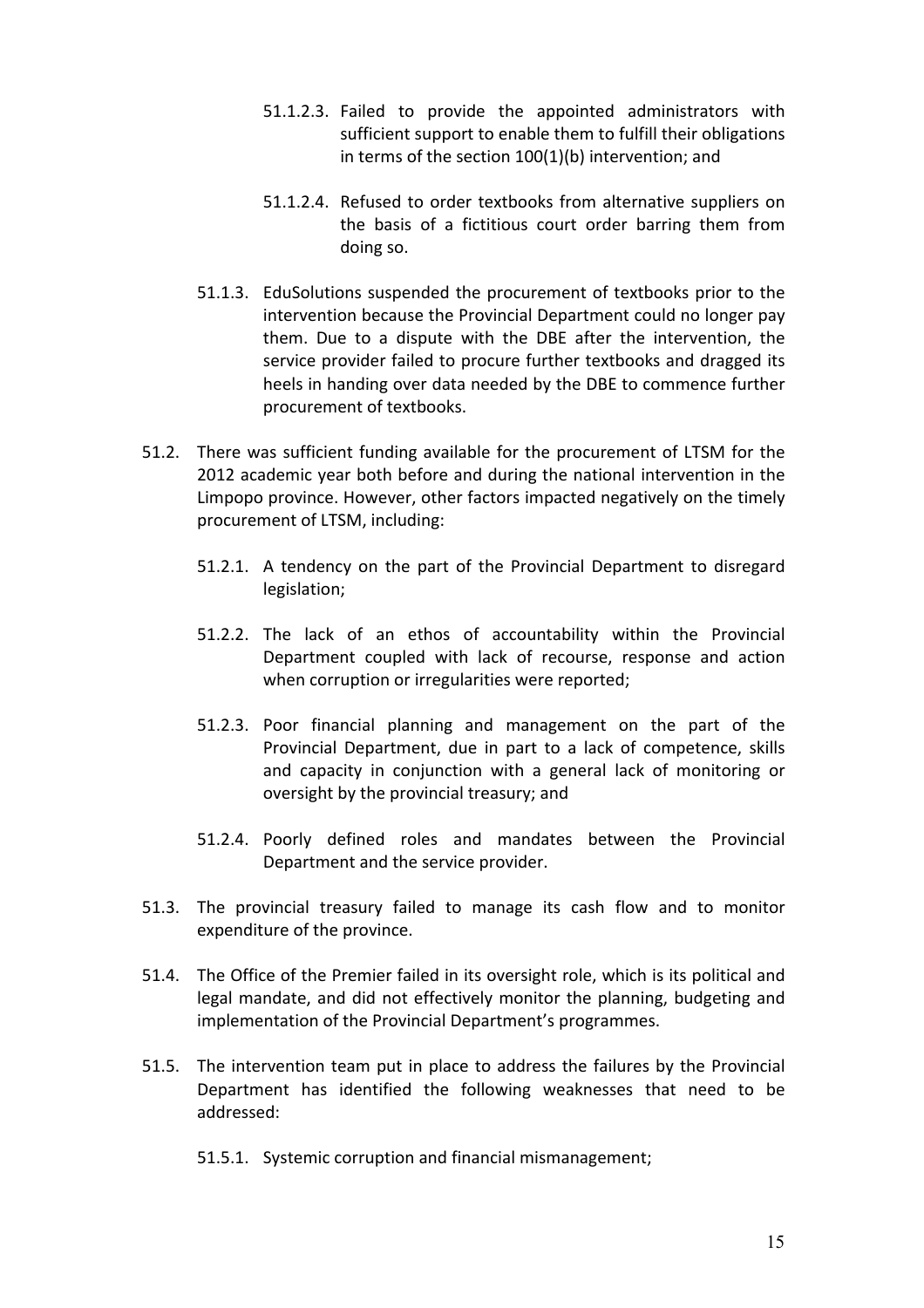- 51.5.2. Ineffective leadership, strategic planning and oversight;
- 51.5.3. Poor contract and project management;
- 51.5.4. Unqualified and/or untrained staff in the Provincial Department; and
- 51.5.5. The inability of the DBE's Provincial Oversight Unit effectively to monitor and oversee the procurement and delivery of textbooks.
- 51.6. Proposed legislation regulating section  $100(1)(b)$  interventions will facilitate a greater degree of cooperation between provincial and national government, allowing for the more effective monitoring and support by national government. However, the absence of such legislation is no excuse for the ineffective intervention in Limpopo, as there is sufficient precedent from previous section 100 interventions as well as legislative prescripts in other legislation that provide a framework for interventions.
- 52. Based on these findings the Presidential Task Team recommended that the Public Service Commission investigate the role of:
	- 52.1. The Director-General of Basic Education, specifically with regard to:
		- 52.1.1. His failure to respond to and act on the reminder from the publishers in December 2011 that the Provincial Department had not ordered textbooks for the 2012 academic year;
		- 52.1.2. His failure to provide adequate support to the Administrators to ensure the implementation of the section  $100(1)(b)$  intervention;
		- 52.1.3. His alleged reluctance to delegate the procurement function to the first two Administrators, further delaying the procurement process for the 2012 academic year.
	- 52.2. The Head of Department of Education and the Chief Financial Officer of the Provincial Department in respect of:
		- 52.2.1. Their failure to fulfill their responsibilities to ensure the timeous procurement and delivery of LTSM for the 2012 academic year;
		- 52.2.2. Their alleged failure in the procurement process to conduct a costbenefit analysis or to consider the human resource capacity and administrative implications of their decision, amounting to a contravention of supply management principles;
		- 52.2.3. The province's failure to manage effectively the budget, costing and procurement of LTSM.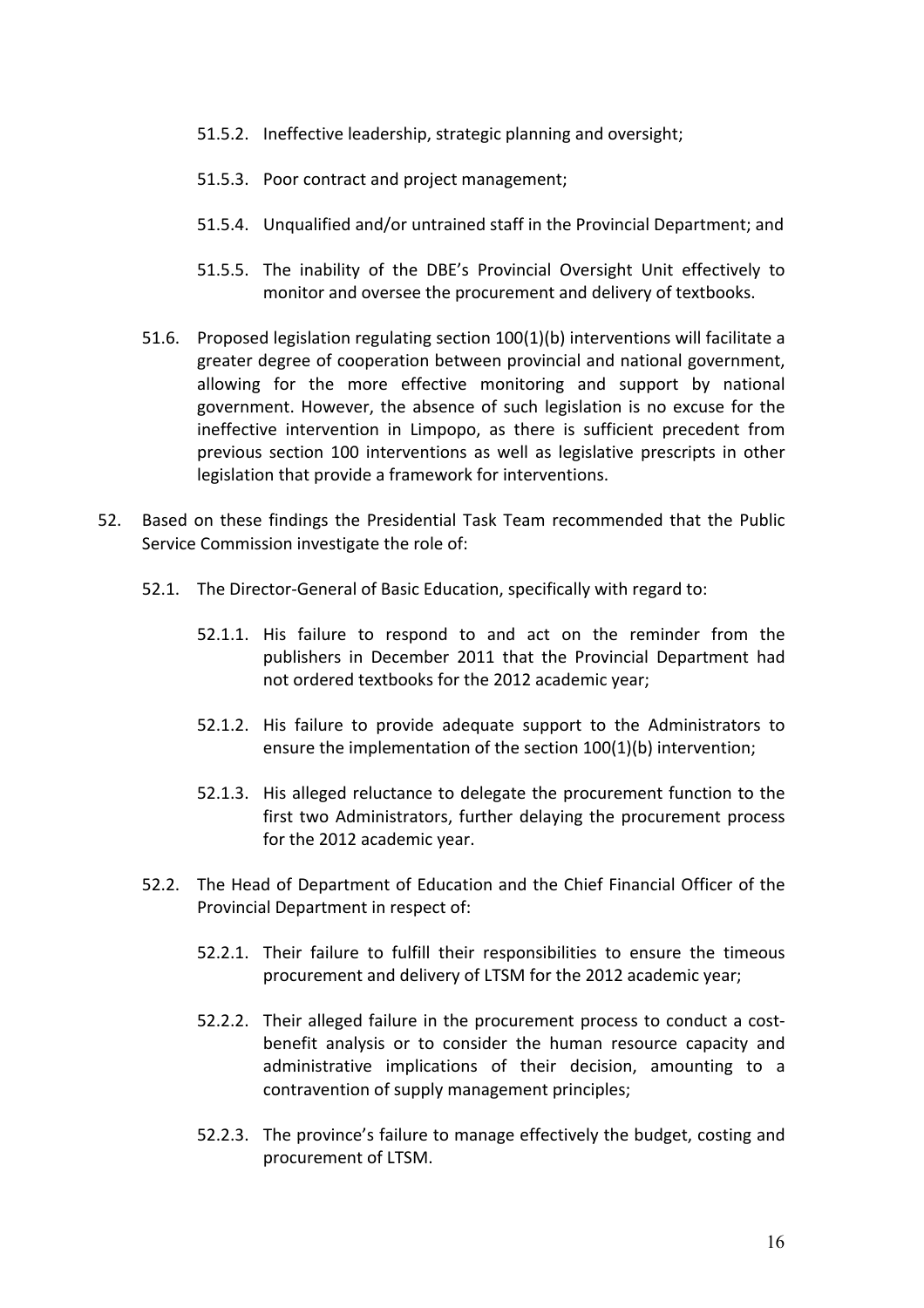- 52.3. The Head of Department in the provincial treasury with regard to the provincial treasury's:
	- 52.3.1. failure to monitor and remedy the cash flow problems that led to the financial crisis in the Limpopo Province, which ultimately impacted the Provincial Department's ability to order and pay for LTSM;
	- 52.3.2. ability to manage the budget and to collect data relevant for the costing and procurement of LTSM;
	- 52.3.3. alleged contravention of the Public Finance Management Act 1 of 1999 in awarding the textbook tender to a service provider without completing the prerequisite cost-benefit analysis.
- 53. Given the importance of textbooks in the provision of quality education, the Presidential Task Team emphasized the importance of appropriate oversight by government to ensure the efficient and timeous delivery of textbooks. This includes the implementation of effective risk management mechanisms.
- 54. They also highlighted the importance of standardized systems across all provinces to ensure efficient and timeous delivery of learner teacher support materials to learners each year. This is urgent, and must be prioritized to ensure that the textbooks crisis does not repeat itself in 2014.
- 55. **SECTION27** is concerned that the findings and recommendations of the Presidential Task Team are not referred to in the SAHRC interim report. We believe that these recommendations are key to addressing the Limpopo textbooks crisis of 2012, and should therefore be included in the steps forward identified by the **SAHRC.**

#### **X TEXTBOOK PRODUCTION FOR SPECIAL NEEDS LEARNERS**

- 56. Reference is made in the interim report to textbooks and workbooks in Braille, for use by blind and partially-sighted learners. This is key to the realization of the right to basic education.
- 57. SECTION27 has been working with the South African National Council for the Blind in its engagements with the DBE to develop capacity to produce and distribute Braille textbooks and workbooks. While we are concerned that there has been little movement on this issue to date, we are encouraged by recent positive steps taken by the DBE to develop the necessary capacity to ensure that blind and partiallysighted learners have equal access to learning materials.
- 58. We submit that this system must be monitored closely to ensure appropriate adaptation of learning material (format and content) where necessary, as well as